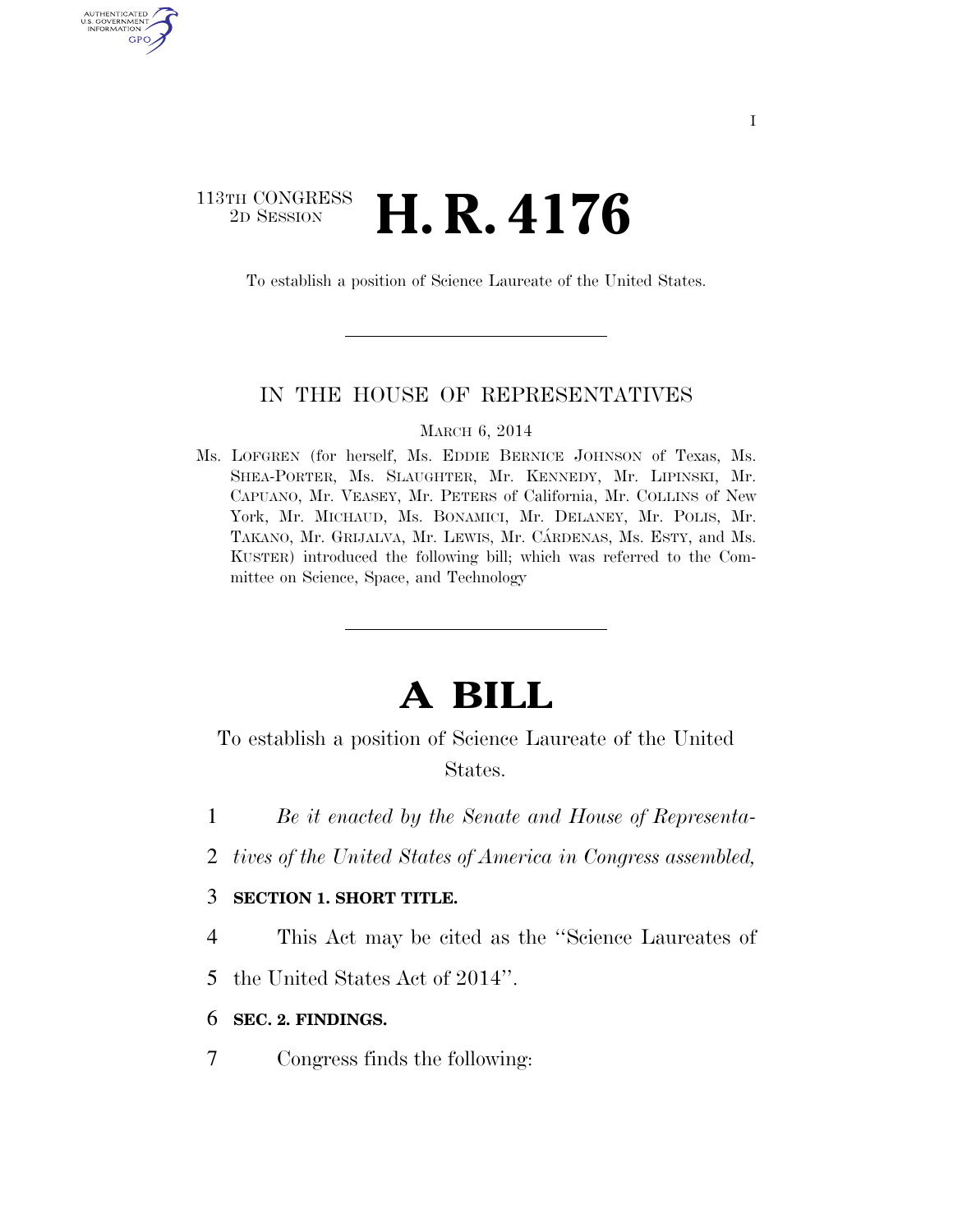(1) Scientific research and advancement has driven success in the United States and global suc-cess for centuries.

 (2) Scientific research has saved, improved, and extended lives, increased the standard of living, ex- panded economic opportunity, and advanced human understanding.

 (3) Such research holds the promise of con- tinuing this progress, protecting the environment, creating jobs, growing the economy through innova- tive ideas and discoveries, and generally advancing all mankind.

 (4) People in the United States can benefit when scientific research is conducted and commu- nicated in a transparent manner to better inform citizens about the nature and status of such re-search.

 (5) Scientific education is a critical element of preparing our Nation and our citizens for a tech- nology-intensive future and ensuring that the United States remains the world leader in innovation and high-tech success.

 (6) A spokesperson who can embody, dem- onstrate, and articulate the importance and excite-ment of scientific research and education will help

 $\mathfrak{D}$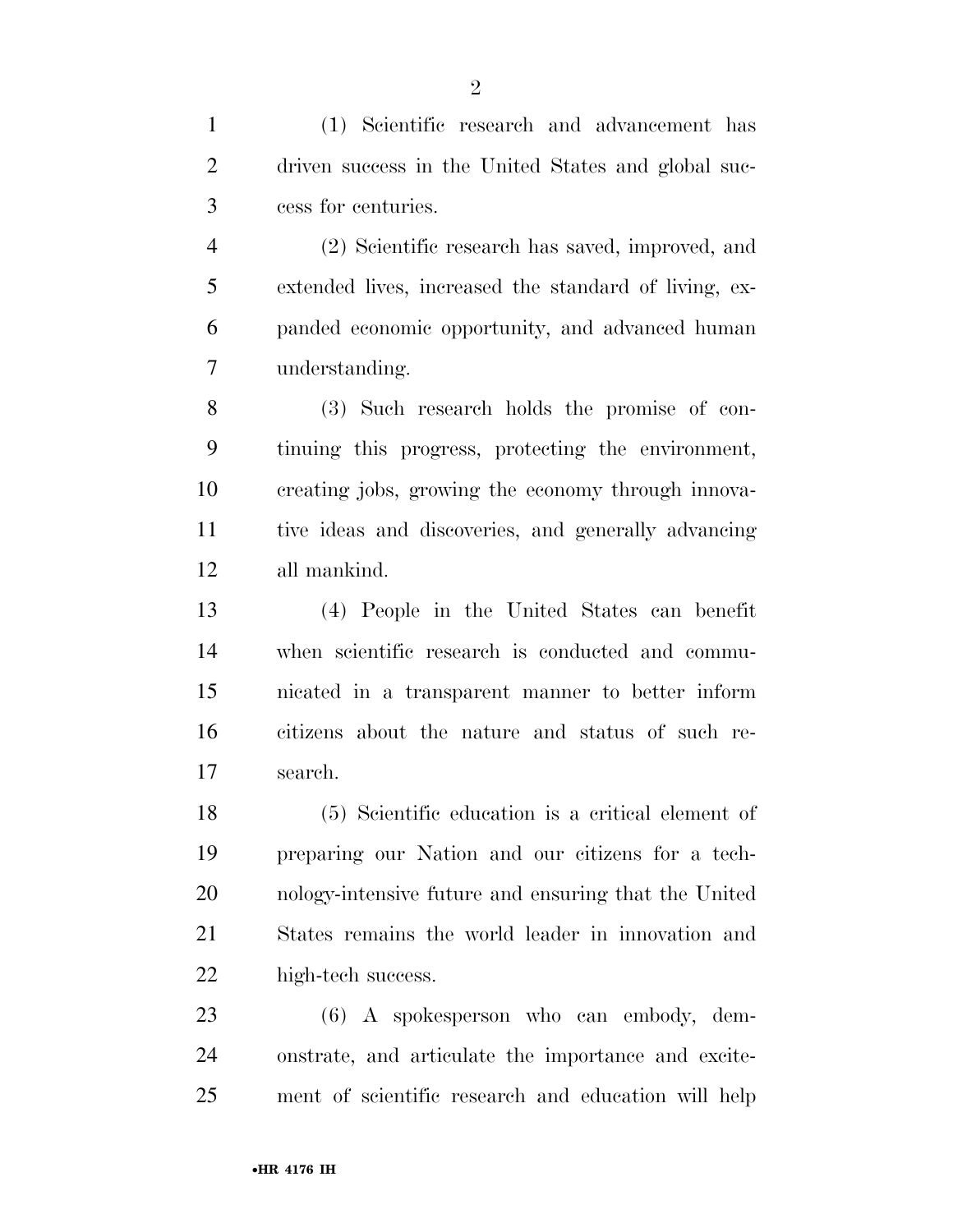improve the current and future state of science to 2 the benefit of all people in the United States.

## **SEC. 3. ESTABLISHMENT OF SCIENCE LAUREATES OF THE UNITED STATES.**

 (a) POSITION ESTABLISHED.—Congress recognizes that science contributes to the economic prosperity and general welfare of the United States, and that increasing the public's awareness about the sciences will increase such benefits. Congress also recognizes that scientists who are both accomplished in their fields and who foster the public's interest in science do a special service to the United States. To honor their service and to further in- crease the public's awareness about the sciences, there is established the position of Science Laureate of the United States.

(b) APPOINTMENT.—

 (1) IN GENERAL.—The National Academy of Sciences shall appoint a Science Laureate on the basis of merit, particularly the ability of an indi-vidual to—

 (A) foster and enhance public awareness and interest in science; and

 (B) provide ongoing significant scientific contributions; and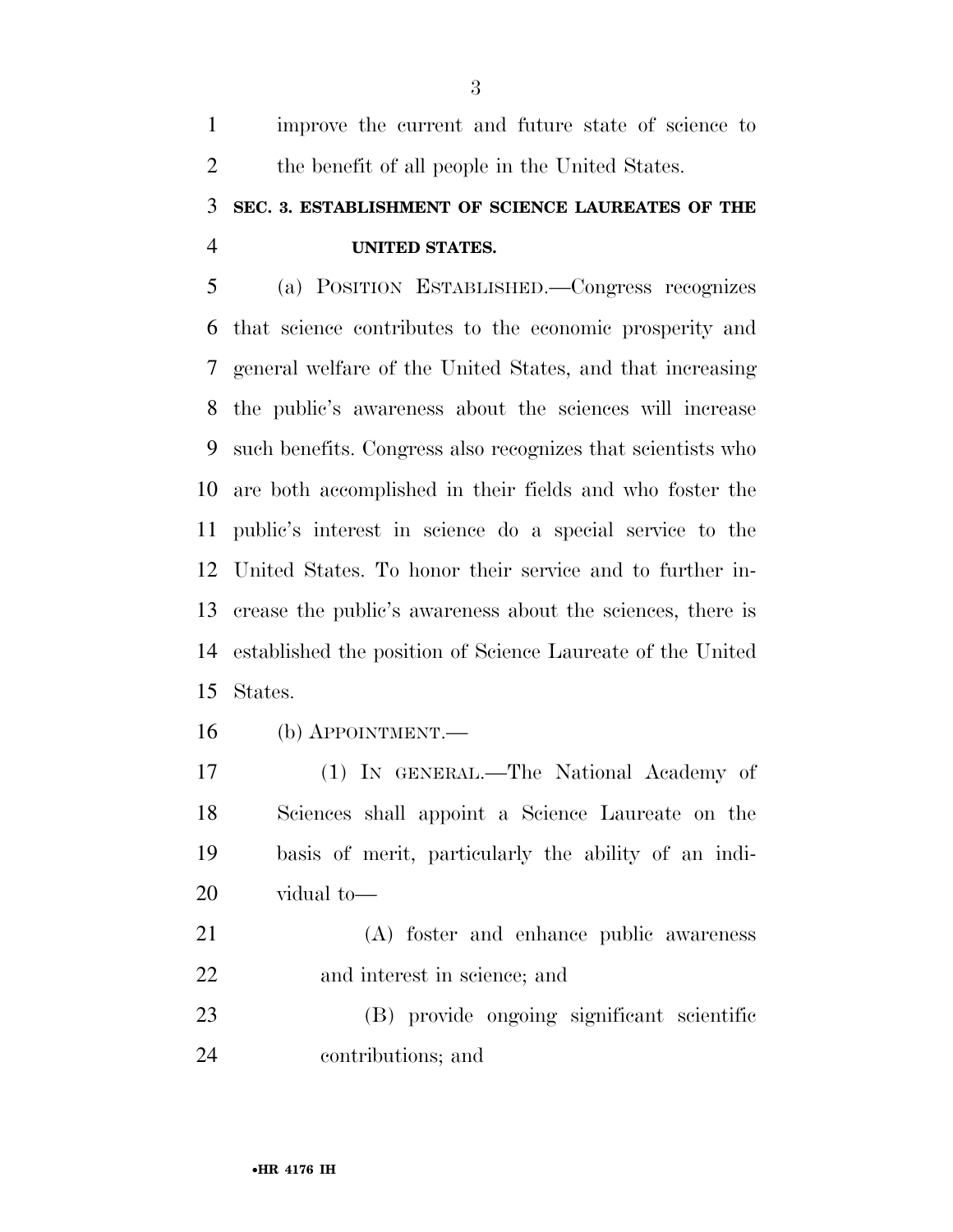(2) VARIETY OF SCIENTIFIC DISCIPLINES.—The National Academy of Sciences shall strive to choose for the position of Science Laureate of the United States individuals, in different years, from different scientific disciplines, including biology, physics, geo- sciences, astronomy, mathematics, chemistry, and other science disciplines.

 (c) DUTIES.—Each Science Laureate shall engage the public, from time to time, to increase the public's awareness about science. A Science Laureate is encour- aged to continue the Science Laureate's scientific work. The National Academy of Sciences shall facilitate the du-ties of a Science Laureate.

 (d) LIMITATION.—The Science Laureate position shall not have the effect of duplicating or superseding the role of the President's Science Advisor.

 (e) TERM.—Each Science Laureate shall serve a 1- year term. A Science Laureate may be reappointed for ad-ditional terms.

20 (f) COMPENSATION; REIMBURSEMENT.—

 (1) COMPENSATION.—A Science Laureate shall serve without pay and shall not be considered to be a Federal employee based on such individual's ap-pointment as a Science Laureate.